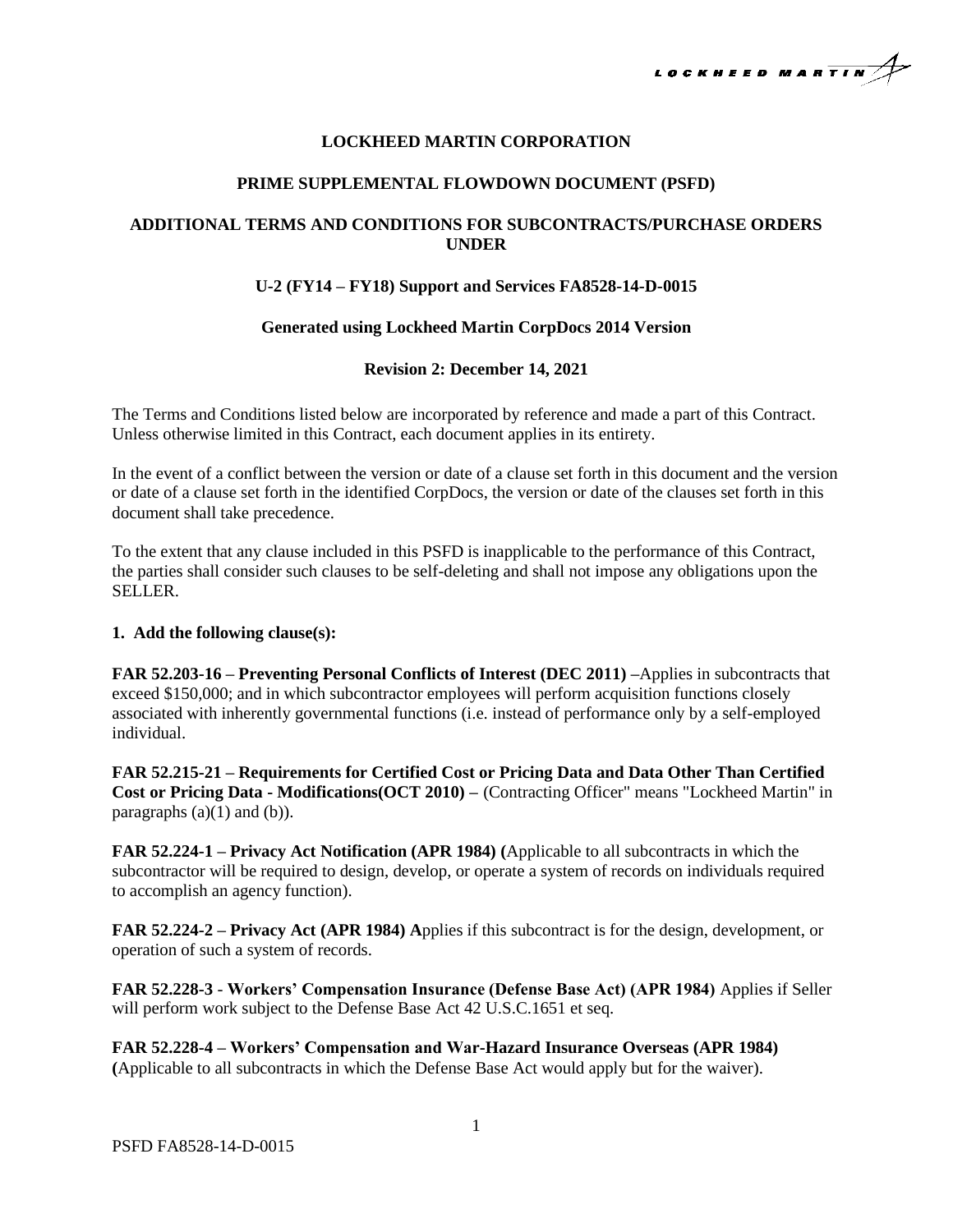

**FAR 52.229-8 – Taxes – Foreign Cost-Reimbursement Contracts (MAR 1990)** In paragraph (b), "Contracting Officer" and "Government of the United States" mean "Lockheed Marin". The blank is completed with the name of the foreign Government.

**FAR 52.232-16 – Progress Payments (APR 2003)** "Contracting Officer" means "Lockheed Martin" except in paragraph (g) where it means "Lockheed Martin or Contracting Officer" . "Government" means "Lockheed Martin" except: (1) in paragraphs (d), (e) and (j)(5) where the term is unchanged and (2) in paragraphs (g) and (i) where it means "Lockheed Martin and the Government."

**FAR 52.232-32—Performance Based Payments (APR 2012)** ("Contracting Officer" and "Government" means "Lockheed Martin" except with respect to title for property where the references to the Government shall be unchanged. Subparagraph  $(c)(2)$  is deleted).

**FAR 52.232-39 – Unenforceability of Unauthorized Obligations (JUN 2013**) Applicable to subcontracts where software or services will be retransferred to the Government.

**FAR 52.243-2– Changes –Cost-Reimbursement (APR 1984**) "Contracting Officer" and "Government" mean "Lockheed Martin." In paragraph (a) add as subparagraph (4) "Delivery schedule." In paragraph (d) the reference to the disputes clause is deleted.

**FAR 52.245-2– Government Property Installation Operation Services (APR 2012**) Government includes Lockheed Martin except in the phrase "Government property." "Contracting Officer" means "Lockheed Martin."

**FAR 52.245-9 - Use and Charges (APR 2012)** (Applicable to subcontracts where Government property will be provided. Communications with the Government under this clause will be made through Lockheed Martin).

**FAR 52.246-6 ALT 1 – Inspection- Time-and-Material and Labor-Hour (APR 1984**) ("Government" means "Lockheed Martin and the Government " in paragraphs (b), (c) and (d). "Government" means "Lockheed Martin" in paragraphs (e), (f), (g) and (h)).

**FAR 52.249-2 – Termination for Convenience of the of the Government (Fixed Price) (APR 2012)** ("Government" and "Contracting Officer" mean "Lockheed Martin" except in paragraph (n) where "Government" means "Lockheed Martin and the Government" and "Contracting Officer" means "Lockheed Martin or the Contracting Officer." In paragraph (c) "120 days" is changed to "60 days." In paragraph (d) "15 days" is changed to "30 days," and "45 days" is changed to "60 days." In paragraph (e) "1 year" is changed to "six months." In paragraph (l) "90 days" is changed to "45 days." Paragraph (j) is deleted. Settlements and payments under this clause may be subject to the approval of the Contracting Officer).

#### **FAR 52.249-6 ALT IV– Alternate IV – Termination (Cost Reimbursement) (SEP 1996)**

("Government" and "Contracting Officer" mean "Lockheed Martin." In paragraph (f) "1 year" is changed to "six months." In paragraph (d) "120" days" is changed to "60 days." In paragraph (e) "15 days" is changed to "30 days," and "45 days" is changed to "60 days." Paragraph (j) is deleted. Alternate IV applies if this is a time and materials or labor hour contract. Settlements and payments under this clause may be subject to the approval of the Prime Contract's Contracting Officer).